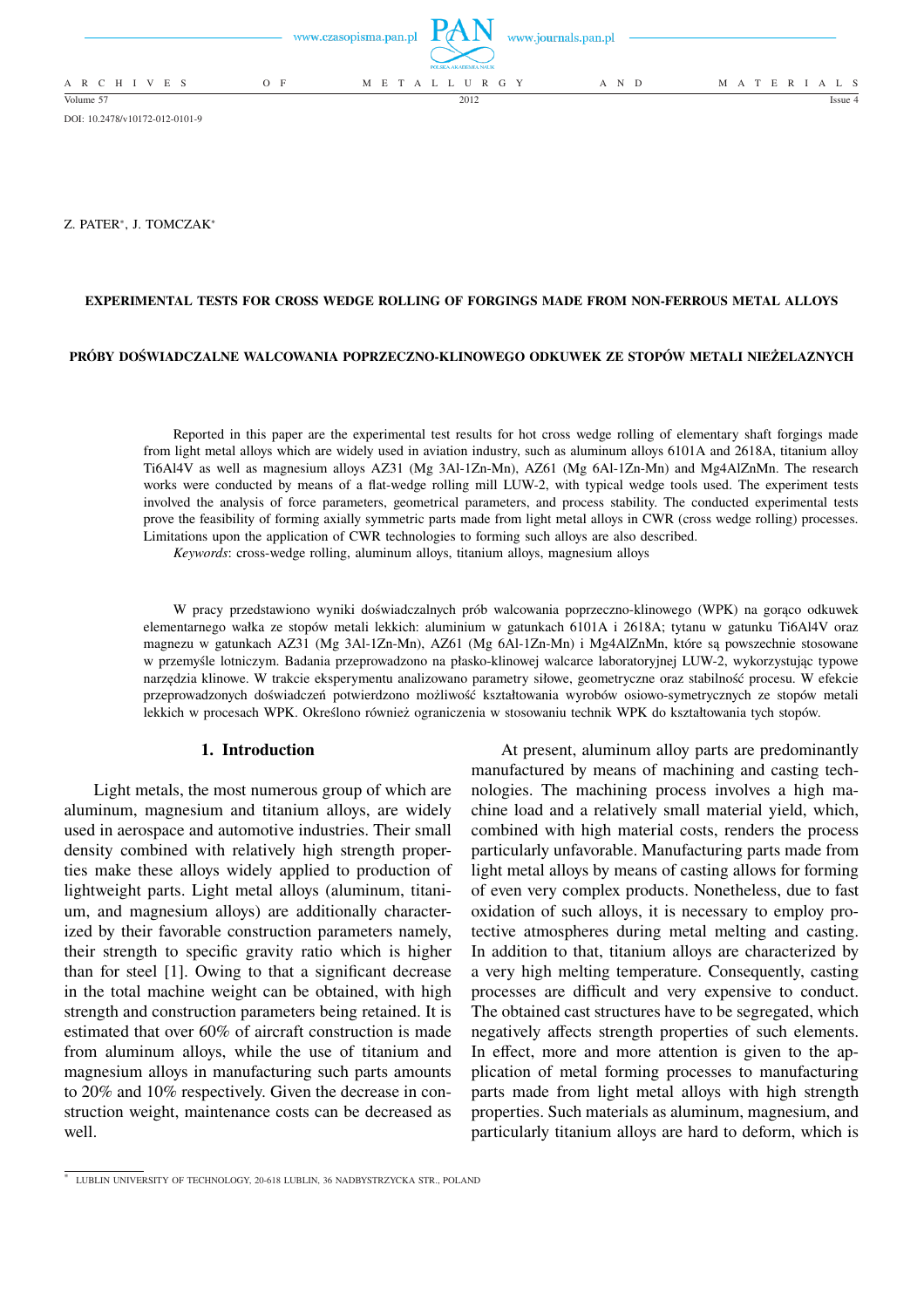

Fig. 1. Scheme of the cross wedge rolling process, where the main geometrical parameters of the tools and the rolled forging are marked

the main reason for a rare use of metal forming processes to form these materials. Yet due to a number of beneficial qualities of products obtained with metal forming methods, like lesser material use and their considerably higher strength properties due to favorable structure formation, it is justified to search for new methods allowing for producing elements by means of metal forming technologies.

The Department of Metal Forming and Computer Modeling at Lublin University of Technology has been making intensive research into cross wedge rolling (CWR) processes for a number of years. Recently, tests for the cross wedge rolling process of axially symmetric products made from aluminum, magnesium and titanium alloys have been made. A scheme of producing an elementary shaft in cross wedge rolling with flat tools is illustrated in Fig. 1.

Cross wedge rolling processes are characterized by a number of advantages, the most important of which include high efficiency, better material use, enhanced strength properties, environment protection, lower energy consumption, automation possibility, and low production costs [2]. Owing to that, the CWR method has been widely used in predominantly machine industry for producing steel elongated forgings such as stepped axles and shafts [3-6]. The CWR process is often used for producing preforms used in die forging of such products as keys, connecting rods, levers, forks, and bike

pedal cranks [7, 8]. Other products obtained with this method include: high voltage insulator cores [9], forgings of parts used in automotive industry (steering gear pins, suspension parts, etc.) [10], rotary cutters [11] and screw spikes [12].

## **2. Scope of the conducted experimental tests**

In order to prove the feasibility of applying the process of cross wedge rolling to manufacturing products made from light metal alloys and to determine the factors limiting the forming process, a number of experimental tests of hot rolling for an elementary shaft made from aluminum, titanium and magnesium alloys were conducted. For the test purposes, alloys suited for metal forming which are widely employed in aviation industry were used. The used aluminum alloys included two material types: 6101A (EN AW-AlMgSi) and 2618A (EN AW-AlCu2Mg1.5Ni). To roll forgings made from titanium alloys, type Ti6Al4V was used. Magnesium alloy forgings were formed out of three different material types: AZ31 (Mg3Al1ZnMn), AZ61 (Mg6Al1ZnMn) and Mg4AlZnMn. Both markings and strength properties of the used materials are presented in Table 1.

The experimental tests have been conducted on a laboratory flat-wedge rolling mill  $LUW - 2$ , which is a part of the equipment used in the Department of Metal Forming and Computer Modeling at Lublin University of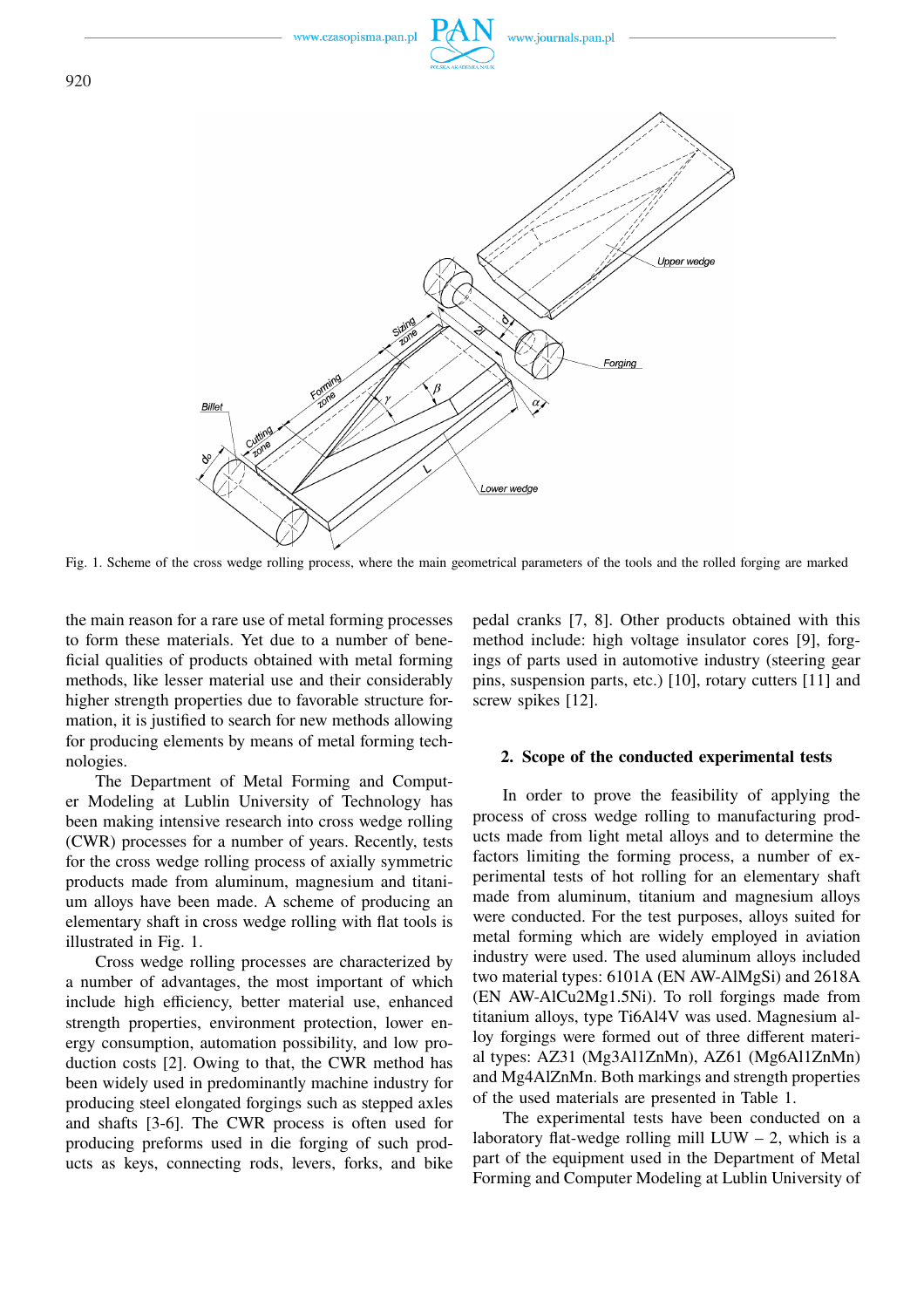



921

Technology. To conduct the tests, three sets of flat-wedge tool segments (Fig. 2a) mounted in specially designed mounts (Fig. 2b) and fixed to the rolling mill slides were used. The deformation ratio value  $\delta = d_o/d$  was adjusted

by means of special pads placed in the mounts under the wedge segments.

TABLE 1

| Marking<br>Marking<br>$R_{0,2}$<br>$\mathbf{R}_m$<br>$A_5$<br>according to<br>according to<br>$_{\rm HB}$<br>[MPa]<br>[MPa]<br>$[\%]$<br><b>PN</b><br>EN | $\rho$<br>$\left[\text{g/cm}^3\right]$ |
|----------------------------------------------------------------------------------------------------------------------------------------------------------|----------------------------------------|
| 6101A<br>16<br>60<br>AlMgSi<br>>180<br>>140                                                                                                              | 2,7                                    |
| 9<br>2618A<br>AlCu2Mg1,5Ni<br>>390<br>105<br>>310                                                                                                        | 2,85                                   |
| >860<br>Ti6Al4V<br>>780<br>305<br>$8 - 10$                                                                                                               | 4,5                                    |
| 13<br>49<br>200<br>265<br>AZ31<br>Mg3Al1ZnMn                                                                                                             | 1,75                                   |
| 230<br>15<br>60<br>Mg6Al1ZnMn<br>310<br>AZ61                                                                                                             | 1,8                                    |
| 180<br>52<br>Mg4AlZnMn<br>280<br>10                                                                                                                      | 1,78                                   |

Comparison of physical and mechanical properties of the analyzed light metal alloys [13-17]

 $P_{d}$ 





a)

 $b)$ 



Fig. 2. Tools used in the CWR experimental tests for light metal alloys: a) wedge sets  $(1 - \alpha = 25^{\circ}, 2 - \alpha = 32.5^{\circ}, 3 - \alpha = 40^{\circ})$ , b) wedge mounts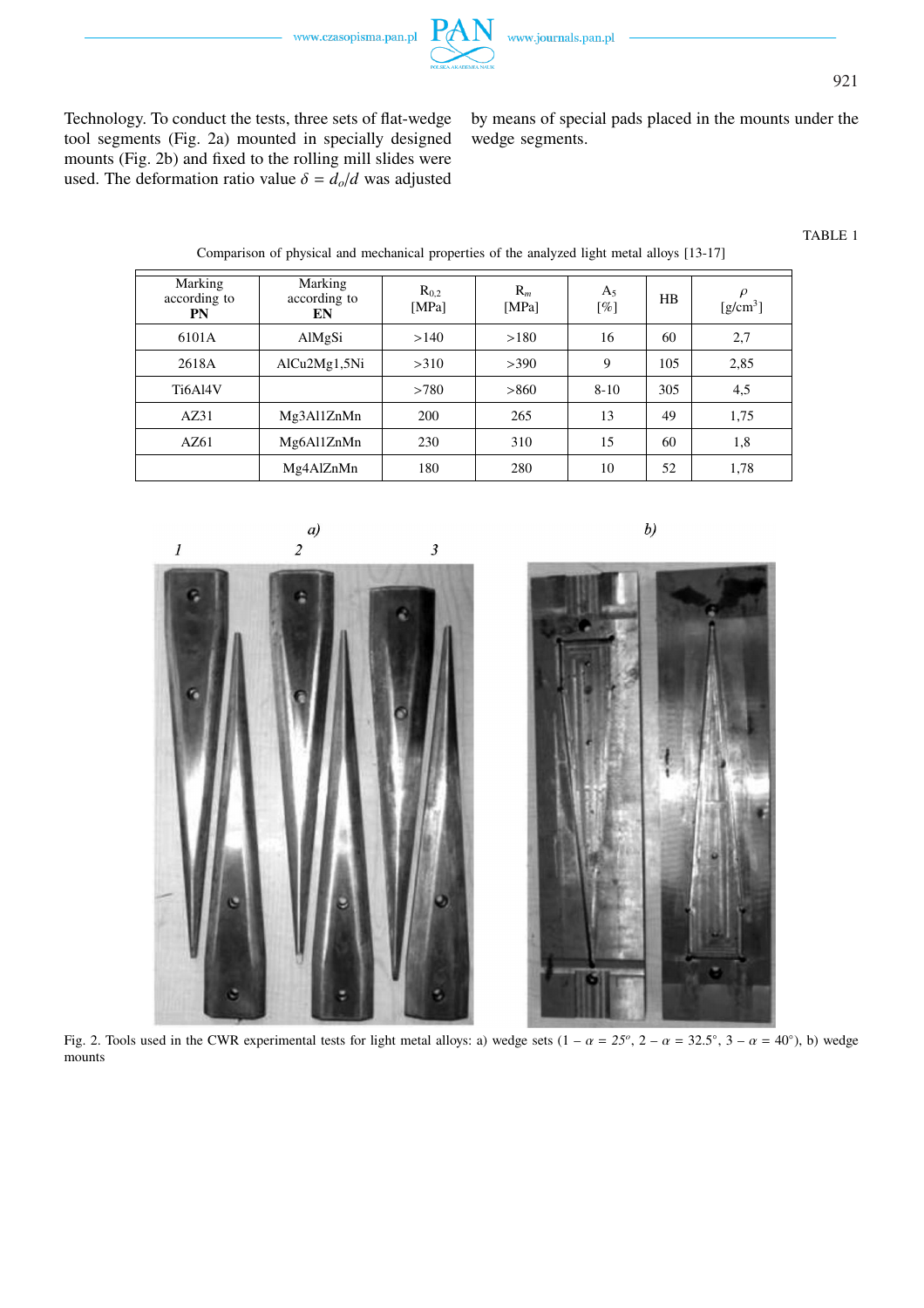



# TABLE 2

Comparison of process parameters and tool geometrical parameters in the CWR process for light metal alloys used in the experimental tests

|                | Material                |  |            |     |     |                                         | Spreading<br>angle | Forming<br>angle | Deformation<br>ratio | Billet<br>diameter | Rolled step<br>diameter |
|----------------|-------------------------|--|------------|-----|-----|-----------------------------------------|--------------------|------------------|----------------------|--------------------|-------------------------|
| Item no.       |                         |  |            |     |     | 6101A 2618A Ti6Al4V AZ31 Az61 Mg4AlZnMn | $\beta$ [°]        | $\alpha$ [°]     | $\delta$             | $d_o$ [mm]         | $d$ [mm]                |
|                | Billet temperature [°C] |  |            |     |     |                                         |                    |                  |                      |                    |                         |
| 1              |                         |  |            |     |     |                                         |                    |                  | 1.875                |                    | 16                      |
| 2              |                         |  |            | 400 | 400 | 400                                     | 7                  | 25               | 1.5                  | 30                 | 20                      |
| 3              |                         |  | 960<br>450 |     |     |                                         |                    |                  | 1.25                 |                    | 24                      |
| $\overline{4}$ | 450<br>5<br>6<br>$\tau$ |  |            |     |     |                                         | $\overline{7}$     | 32.5             | 1.87                 | 30                 | 16                      |
|                |                         |  |            |     |     |                                         |                    |                  | 1.67                 |                    | $18\,$                  |
|                |                         |  |            |     |     |                                         |                    |                  | 1.5                  |                    | 20                      |
|                |                         |  |            |     |     |                                         |                    |                  | 1.36                 |                    | 22                      |
| 8              |                         |  |            |     |     |                                         |                    |                  | 1.25                 |                    | 24                      |
| 9              |                         |  |            |     |     |                                         |                    |                  | 1.875                |                    | 16                      |
| 10             |                         |  |            |     |     |                                         | 7                  | 40               | 1.5                  | 30                 | 20                      |
| 11             |                         |  |            |     |     |                                         |                    |                  | 1.25                 |                    | 24                      |

The use of flat-wedge tools allowed for rolling of semi-finished products at the constant wedge spreading angle value  $\beta = 5^{\circ}$  and at three different values of the forming angle  $\alpha$ , which, respectively, were as follows: 25°, 32.5° and 40°. Table 2 presents a comparison of the process parameters as well as geometrical parameters of the tools used in the tests. The rolling tests were conducted in hot conditions, with the billet heated up in a chamber furnace. The used semi-product (the billet) were bars whose diameter  $d_0 = 30$  mm and length  $l =$ 60 mm. The wedge velocity value was of 0.125 m/s.

## **3. Experimental test results**

The main purpose of the conducted experimental research was to prove whether the forgings made from non-ferrous metal alloys could be formed with CWR methods and to determine those areas where the rolling process proceeds in a stable manner. During the experimental tests, force parameters, process stability, and geometrical parameters of the obtained products were analyzed.

Sample forgings of the elementary shaft made from aluminum alloys 6101A and 2618A formed in the CWR process, where  $\alpha = 32.5^{\circ}$ ,  $\beta = 5^{\circ}$  and the deformation ratio ranged from  $\delta = 1.25$  to  $\delta = 1.875$  are shown in Fig. 3.

Analyzing the shape of the obtained products, it was observed that what affects significantly the quality and accuracy of the forgings are such parameters as the deformation ratio value, tool segment angles as well as the kind of the rolled material (aluminum alloy type).



Fig. 3. Forgings obtained in the CWR process of alloy: a) 6101A b) 2618A Tool parameters:  $\alpha = 32.5^{\circ}, \beta = 5^{\circ}$ . Deformation ratios: respectively from the left  $\delta = 1.875$ ,  $\delta = 1.67$ ,  $\delta = 1.5$ ,  $\delta = 1.36$ ,  $\delta = 1.25$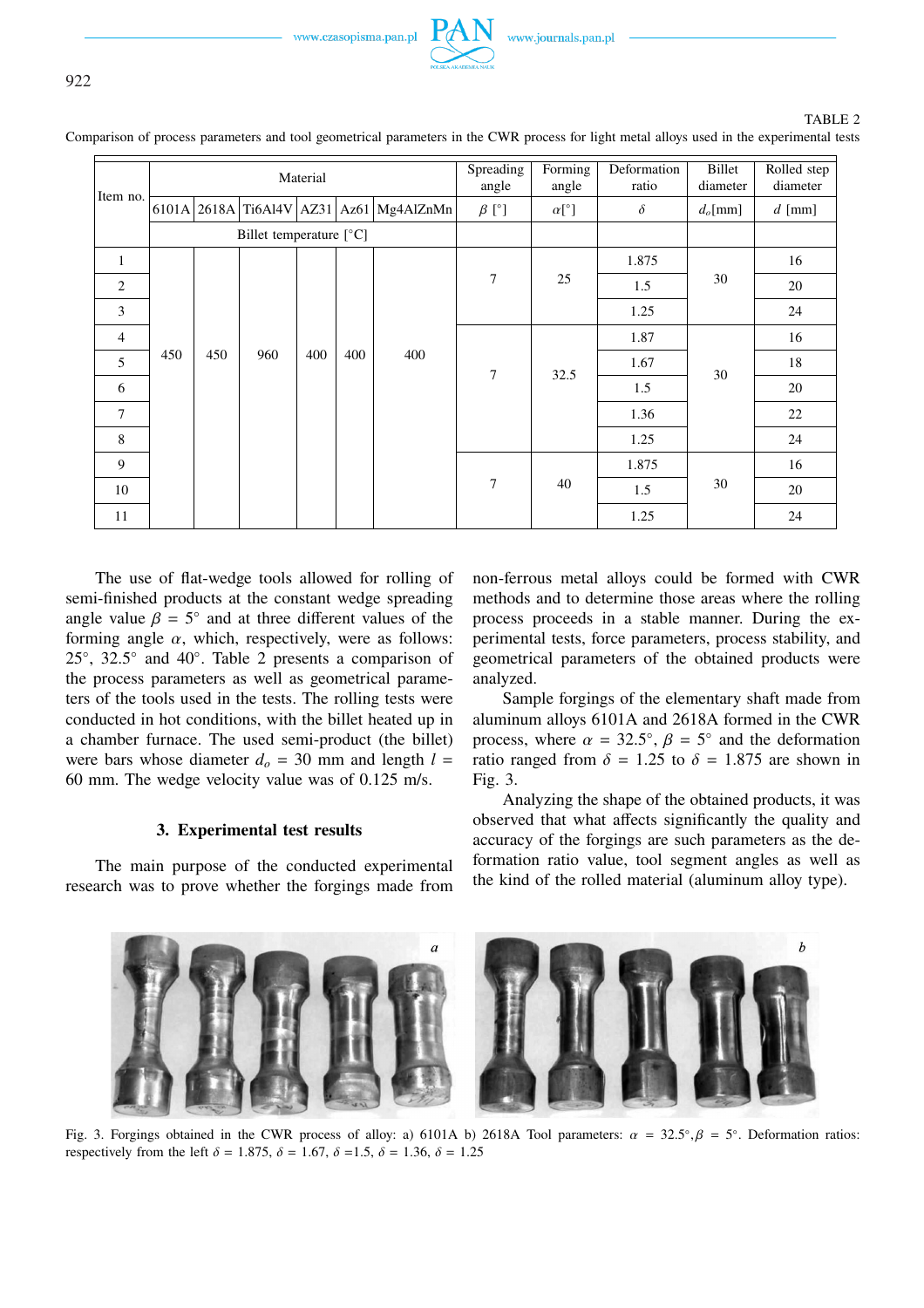

Fig. 4. Distributions of forming forces observed in CWR of forgings made from alloy 6101A conducted at different values of the deformation ratio  $\delta$ , the other parameters being:  $\alpha = 25^{\circ}, \beta = 5^{\circ}, T = 450^{\circ}$ C,  $v = 0.125$  m/s

While rolling a more plastic alloy (6101A), it was observed that screw grooves appeared on the surface of the rolled step and their depth increased together with an increase in the deformation ratio. The observed spiral grooves are relatively shallow in the case of products rolled with tool segments at low forming angle values; furthermore, the grooves disappear as the deformation ratio gets lower. Formed at the same geometrical parameters, forgings made from aluminum alloy 2618A with better strength properties do not have such defects, and the spiral grooves appear only at larger deformation ratio values ( $\delta \ge 1.875$ ) and at increased forming angle values  $(\alpha \geq 32.5^{\circ})$ . These grooves are, however, considerably less deep when compared to the ones observed on the forgings rolled from alloy 6101A. Additionally, the forgings rolled from alloy 6101A at maximum deformation ratios ( $\delta = 1.875$ ) have neck formed on the rolled step, which leads to billet necking. Such limitation was not observed in rolling of alloy 2618A, whose deformation ratio had the value of  $\delta = 1.875$ . The accuracy of both shape and measurements of aluminum alloy products formed in CWR is significant. The observed deviations are within the range of  $+/- 0.1$  mm for alloy 2618A and +/- 0.3 for alloy 6101A. Also, their surface quality and smoothness are very high, especially in the case of shafts rolled from alloy 2618A, whose surface can be compared to surfaces obtained in grinding processes. Hence, it can be assumed that CWR technologies can be successfully employed in manufacturing aluminum alloy products with minimal machining allowances.

During the experimental tests for the CWR process of forgings made from aluminum alloys, the process force parameters were also analyzed, as information about them is vital as far as devising technological processes is concerned. Correct determining of force values allows for employing a rolling mill which will be appropriate for the process, while information about force distributions allows for predicting phenomena which will hinder obtaining proper products. Figure 4 presents some examples of force distributions depending on the tool movement, which were observed during the CWR process of forgings made from alloy 6101A with the tools of forming angle  $\alpha = 25^{\circ}$ , at the deformation ratio ∆*r* changing every 2 mm.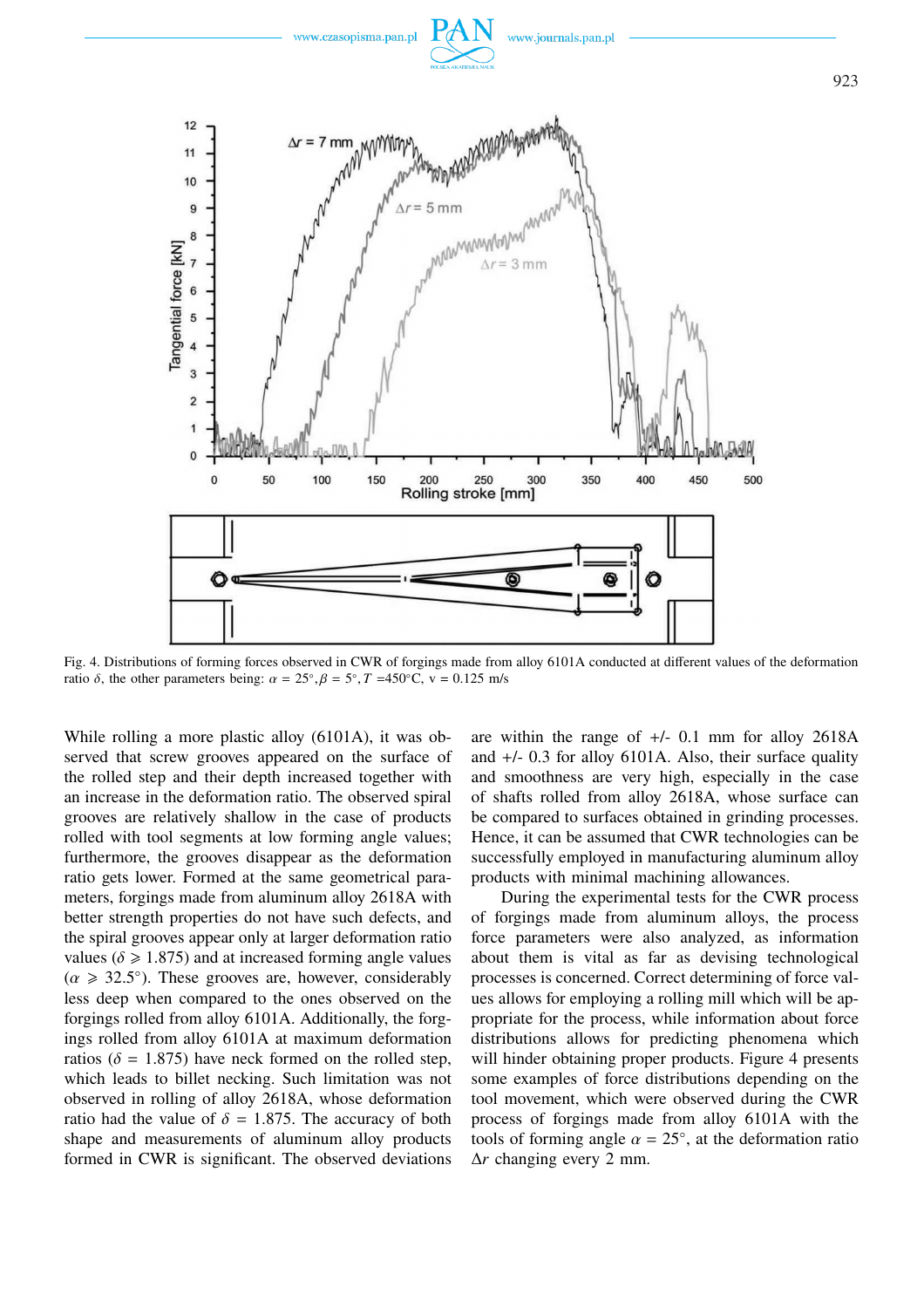



In the initial phase of the process, after the billet location was calculated by wedge segments, the force rises abruptly. In this phase the tools cut into the material, with the wedges gradually sinking into the product being formed at the depth  $\Delta r$ , thereby reducing its diameter to the required value *d*. A sudden increase in the force value occurs when cross-section reduction gets extended from the center towards the frontal surfaces of the product, over the necessary rolling length. After the abrupt increase resulting from extending of the deformation area to the whole length of the product, the force stabilizes and reaches a relatively constant level. Next, with the beginning of the sizing phase, the forming force begins to decrease quite rapidly and reaches the zero value.

It is more difficult to employ CWR processes in forming titanium alloy forgings owing to a high resistance to metal flow. This very often disrupts the process stability and leads to product distortion in rolling conducted at higher deformation ratios. Figure 5 presents some examples of elementary shaft forgings made from titanium alloy Ti6Al4V.



Fig. 5. Forgings made from titanium alloy Ti6Al4V rolled in the CWR process with segments at the following parameters: at wedge spreading angle  $\beta = 5^\circ$  and at different forming angle values: a)  $\alpha = 40^\circ, b\alpha = 32.5^\circ$ , at different deformation ratio values:  $1 - \delta = 1.36, 2, 4 - \delta = 1.36$ 1.5, 3,  $5 - \delta = 1.67$ ,  $6 - \delta = 1.87$ 



Fig. 6. Distributions of forming forces observed in the CWR process of forgings made from titanium alloy type Ti6Al4V, conducted at different values of the deformation ratio  $\delta$ , the other parameters being:  $\alpha = 25^\circ$ ,  $\beta = 5^\circ$ ,  $T = 960^\circ C$ ,  $v = 0.125$  m/s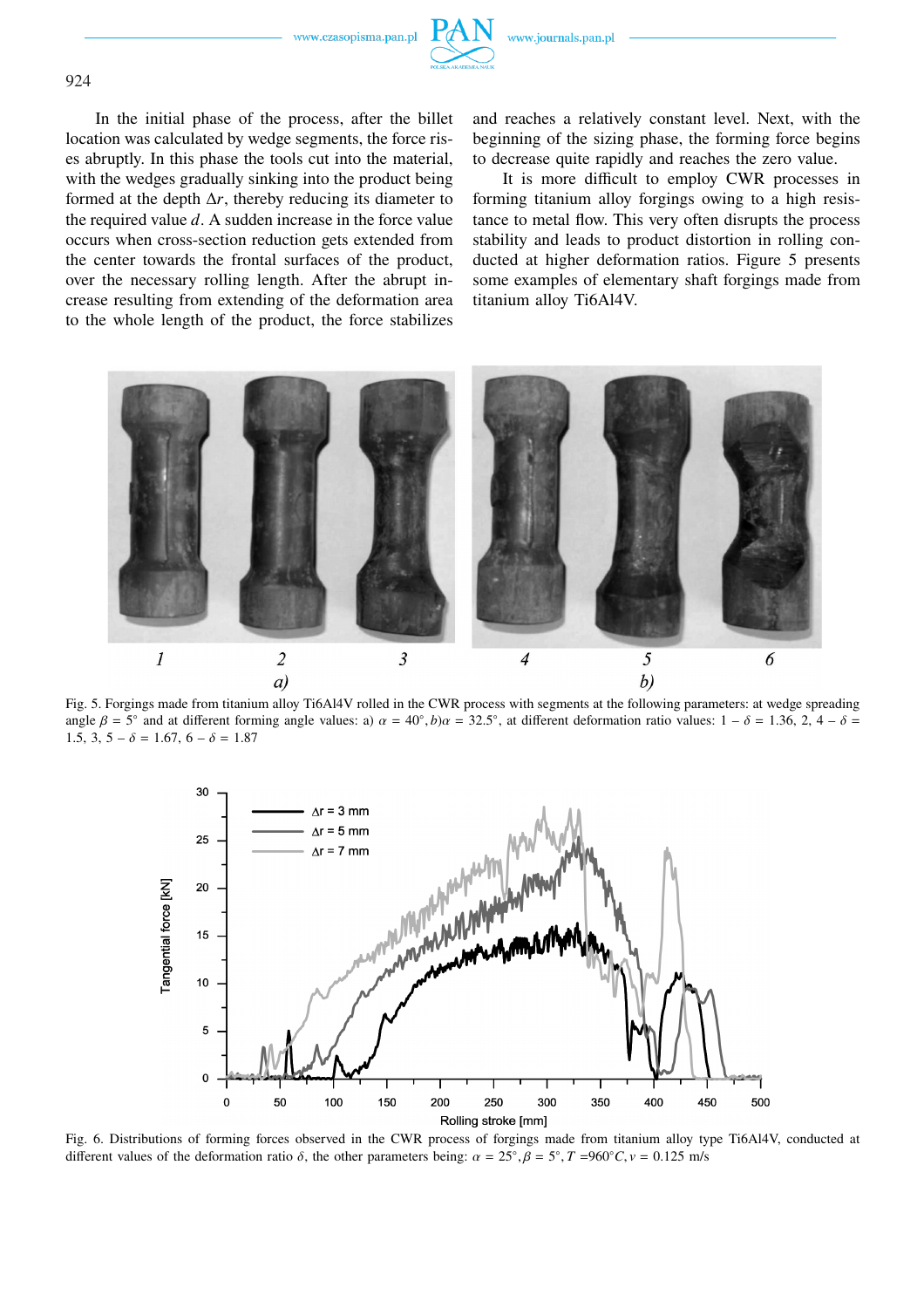www.czasopisma.pan.pl

The cross wedge rolling process of titanium alloys involves a much higher resistance of metal plastic flow. It is proven by discrepancies occurring between shape and measurements of the rolled steps when compared to the ones which had been assumed before the tests were conducted. The cross section dimensions of properly formed forgings are much bigger than the assumed ones. The observed deviations range from +0.8 mm to +1 mm. Cross section ovalisation of the rolled step was also observed and its occurrence may result from the fact that the sizing part of the tool was too short. The observed defects are also caused by insufficient rigidity of the employed rolling mill, whose frame undergoes elastic distortions under the rolling forces. One of the limitations on the CWR process of forgings made from titanium alloys is uncontrolled slipping, which occurs when shafts whose deformation ratios were higher than  $\delta$  >1.5 are rolled. The uncontrollable slipping distorts the proper course of the process and leads to deviation and damaging of the product (Fig. 5a3 and b6). The surface quality of the forgings formed at deformation values ranging from  $\delta = 1.25 \div 1.5$  is relatively high. No defects such as breaking, tearing, or lapping were observed here. It is therefore conceivable that products formed at such deformation ratios on rolling mills with rigid constructions will be characterized by high accuracy and quality.

An example distribution of forming forces observed during the CWR process of forgings made from titanium alloys is illustrated in Fig. 6. One common characteristic of the shown distributions is a gradual force increase at the beginning of the forming process which occurs when the tools cut into the metal. The rolling forces reach their maximal values on the border between the forming and sizing zones, and then they suddenly drop to reach the zero value (in the sizing zone). However, a different force distribution was observed with the forging rolled at a relatively high deformation value  $\Delta r = 7$  mm. A sudden decrease in the force value observed in the forming zone results from uncontrolled slipping as the defects of the obtained forging prove. Force distributions observed in rolling at lower deformation values (∆*r* = 3 mm and  $\Delta r = 5$  mm) show that the process runs in a stable manner.

Figure 7 presents examples of elementary shaft forgings made from magnesium alloys AZ31, AZ61, and Mg4AlZnMn, formed in CWR with flat wedge tools shown in Figure 2.

The rolling tests for magnesium alloys conducted with conventional wedge tools have shown a series of factors which disturb the process stability, as a result of which proper products cannot be obtained. The main phenomenon which impedes CWR processes of magnesium alloys is uncontrolled slipping, which occurs already at relatively low deformation ratios and causes product deformity (Fig. 7b). Uncontrolled slipping which disturbs the stability of the rolling process results from relatively low plasticity of magnesium alloys, which renders obtaining more significant plastic deformations difficult.

The cross wedge rolling process of magnesium alloys is feasible to conduct only at low deformation ratios, whose value cannot exceed  $\delta \leq 1.36$ . This, however, has impact on the value of maximum cross section reduction obtained in one working cycle, which is very low and does not exceed  $R_p \le 46$  %. Higher deformation values obtained in the CWR process of magnesium alloys could probably be obtained by introducing changes into tool geometry and decreasing the spreading angle value. Yet, such change results in elongation of wedge segments as well as it makes the forming time longer, which renders the forming process difficult due to over-cooling of the billet. Properly formed forgings with low deformation ratios (Fig. 7a) have a highly accurate and smooth surface. The observed defects, such as indentations or small distortions, result from an inappropriate state of the working tool surface.

Examples of force distributions observed during rolling tests for an elementary shaft forging made from three magnesium alloy types (AZ31, AZ61, and Mg4AlZnMn), whose deformation values  $\delta$  =1.36, are presented in Fig. 8. The illustrated distributions are similar to the ones observed in rolling of aluminum alloys. In the initial phase of the process, the force increases quite rapidly as the tools cut into the metal to reach its maximum value on the border between the forming and sizing zones (see the distributions for alloys AZ31 and AZ61). Then, the force maintains a relatively constant level, which coincides with the moment when the forging step is being formed by the lateral surfaces of the tool. After surface irregularities have been removed from the rolled product in the sizing zone, the force value abruptly drops to zero. In contrast, the force distribution determined for alloy Mg4AlZnMn is different. In this case, a sudden increase in the tangential force in the cutting zone is to be observed; the force then quickly decreases only to fluctuate afterwards. This happens when the process stability is disturbed owing to uncontrolled slipping, which leads to the tearing off of the material outer layers and causes a considerable product deformity (Fig. 7b).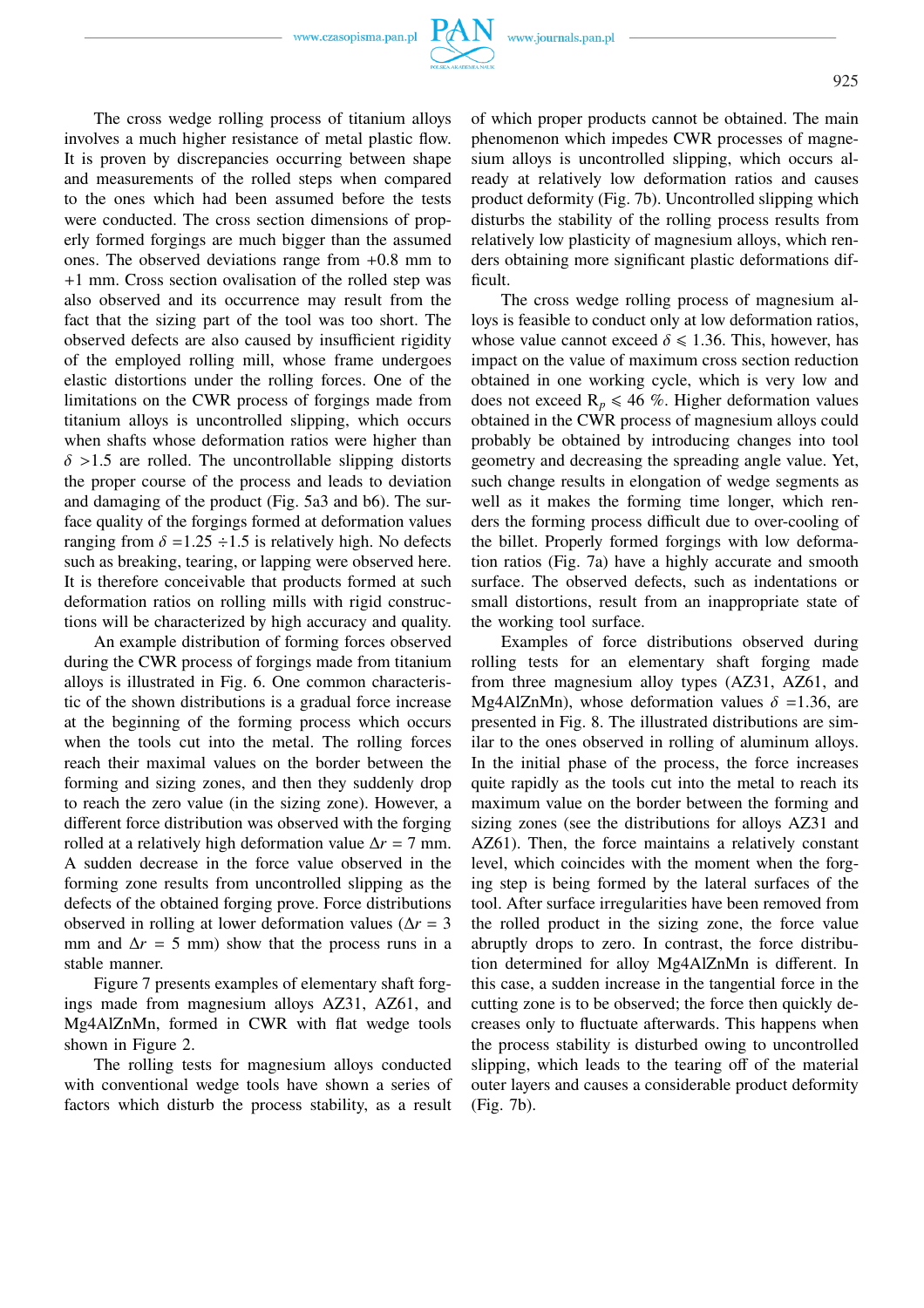



Fig. 7. Elementary shaft forgings made from magnesium alloys obtained in the CWR process conducted at the following parameters: a)  $\alpha = 32.5^{\circ}, \beta = 5^{\circ}, \delta = 1.25$ : 1 – Mg4AlZnMn, 2 – AZ31, 3 – AZ61, and b)  $\alpha = 32.5^{\circ}, \beta = 5^{\circ}, \delta = 1.67$ : 1 – Mg4AlZnMn,  $2 - AZ31$ ,  $3 - AZ61$ 



Fig. 8. Forming force distributions observed in the CWR process of forgings made from magnesium alloys conducted at the following parameters:  $\alpha = 25^{\circ}, \delta = 1, 36, \beta = 5^{\circ}, T = 400^{\circ}$ C, v = 0.125 m/s

# **4. Conclusions**

The conducted experimental tests prove the feasibility of forming both preforms and finished axially symmetric products made from light metal alloys, particularly from magnesium, titanium, and aluminum alloys, with the cross wedge rolling (CWR) method. The research works into the rolling process of an elementary shaft made from aluminum alloys 6101A and 2618A, titanium alloy Ti6Al4V, and magnesium alloys AZ31, AZ61 and Mg4AlZnMn provide interesting results.

The experimental test studied the course of the process in terms of its stability and phenomena limiting the application of the CWR method. Force parameters, the knowledge of which is vital from a technological point of view, were analyzed as well.

During the experimental tests for CWR of forgings made from aluminum alloys, practically no phenomena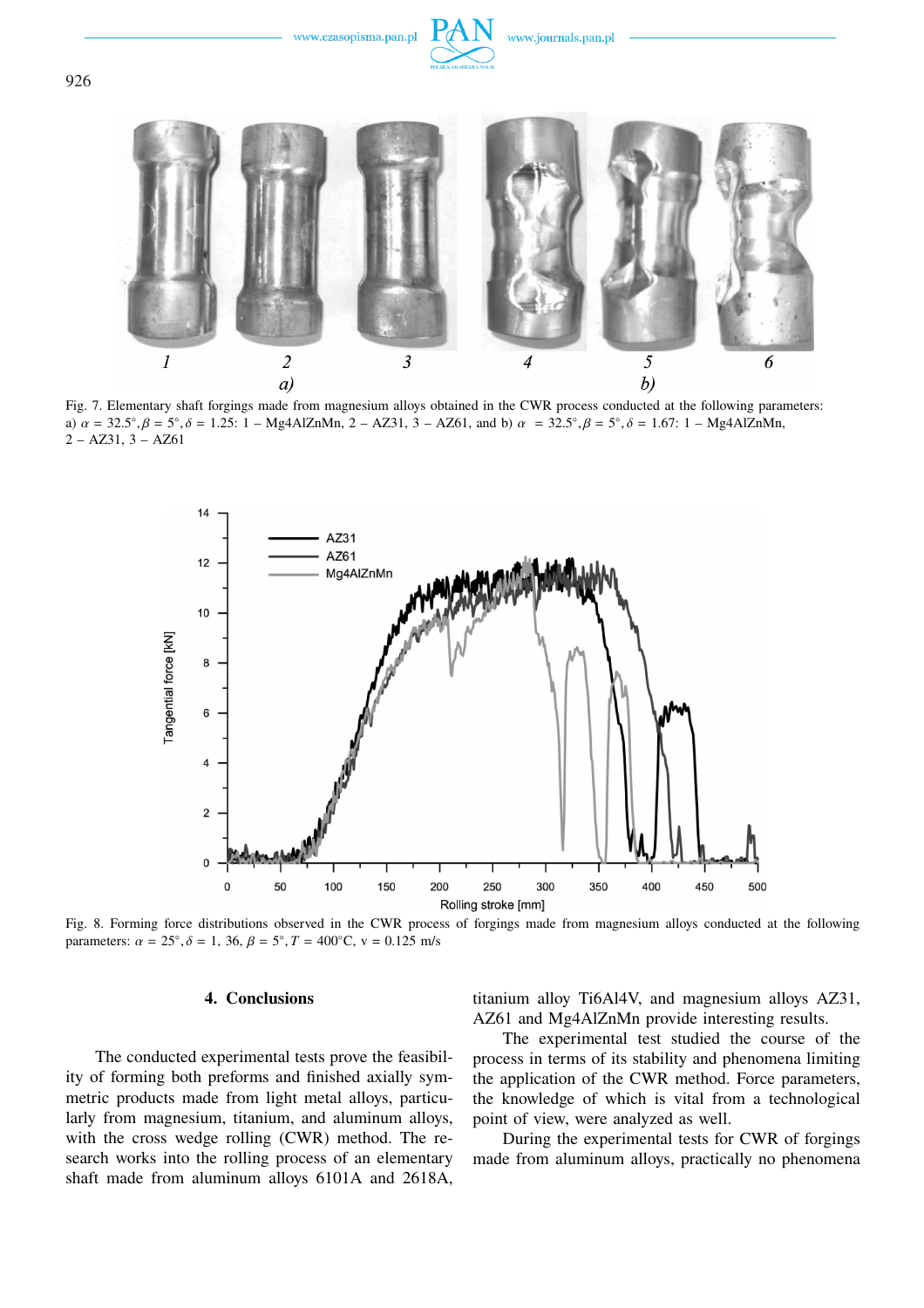www.czasopisma.pan.pl

disturbing the process stability were observed. Only in the case of alloy 6101A, which was formed at the highest deformation ratio value ( $\delta$  =1.875), did necking in the middle part of the forging occur, which was not the case as for alloy 2618A. The obtained products are characterized by high accuracy and high surface quality. Such characteristics are extremely noticeable in the case of materials with higher strength properties (alloy 2618A). It can therefore be assumed that it is possible to use the CWR process to form finished products or products with minimal machining allowances. On the other hand, due to screw grooves occurring on the surface of the formed step, forgings rolled from the more plastic alloy (6101A) can be used as all kinds of preforms; and when used for forming finished products they require that more machining allowance be left.

On the basis of the conducted experimental tests for CWR of forgings made from titanium alloy Ti6Al4V, it can be claimed that the CWR process can also be used in forming preforms and finished axially symmetric products. Both quality and accuracy of obtained products directly depend on such parameters as deformation ratio, the geometry of tool segments, tool rigidity as well as tool and machine construction. These factors guarantee to a great extent the rolling process stability. The experimental tests also analyzed force parameters of the CWR process, the knowledge of which is vital from a technological point of view, as it allows for an appropriate choice as far as engine size is concerned as well as it helps predict the occurrence of interferences which disturb the process stability and hence cause a change in the forming force distribution.

Equally vital data were obtained in the CWR process for forgings made from magnesium alloys (AZ31, AZ61, Mg4AlZnMn). It was observed that the cross wedge rolling process of forgings made from these materials is very difficult to conduct. Forming of magnesium alloys with CWR methods by means of conventional flat-wedge tools is possible only at low values of the deformation ratio δ. At higher deformation ratio values, the process stability is disturbed by uncontrollable slipping, which leads to product deformation.

The obtained test results may be considered valuable for both national and international industries. The application of CWR technologies to manufacturing elements made from light metal alloys, for example preforms meant for further forging operations or finished forgings, will significantly decrease the use of both expensive materials and energy, as well as of labor demand. The observed limitations prove the necessity of conducting further research works in the field of the CWR process for such materials.

#### **Acknowledgements**

Financial support of Structural Funds in the Operational Programme – Innovative Economy (IE OP) financed from the European Regional Development Fund – Project "Modern material technologies in aerospace industry", Nr POIG.01.01.02-00-015/08-00 is gratefully acknowledged.

### REFERENCES

- [1] T.  $R z y c h o n, J. S z a l a, A. K i e l b u s, Microsoft u c$ ture, castability, microstructural stability and mechanical properties of ZRE1 magnesium alloy. Archives of Metallurgy and Materials **57**, 252-254 (2012).
- [2] Z. P a t e r, Walcowanie poprzeczno-klinowe. Wydawnictwo Politechniki Lubelskiej, Lublin 2009.
- [3] Z. P a t e r, W. W e r o n s k i, Podstawy procesu walcowania poprzeczno-klinowego. Wydawnictwo Politechniki Lubelskiej, Lublin 1996.
- [4] Z. Pater, A. Gontarz, W.S. Weronsk i, Wybrane zagadnienia z teorii i technologii walcowania poprzeczno-klinowego, Lubelskie Towarzystwo Naukowe, Lublin 2001.
- [5] X.P. F u, T.A. D e a n, Past developments, current applications and trends in the cross wedge rolling process. International Journal of Machinery Tools Manufacture Design, Research and Application **33**, 367-400 (1993).
- $[6]$  V.A. K  $l$ u š i n, E.M. M a k u š o k, V.Ja. Š č u k i n, Soveršenstvovanie poperečno-klinovoj prokatki. Minsk: Nauka i Technika 1980.
- [7] Transverse rolling proves its uses in components field. The Engineer 55-58, 5 November 1970.
- [8] M.T. Wang, X.T. Li, F.S. Du, Current trends in cross wedge rolling for part forming. ISIJ International **45**, 1521-1525 (2005).
- [9] K. B e l m o n t, Commercial wedge rolling in the United States. W: Proceedings of 2*nd* International Conference on Rotary Metalworking Processes October 6*th* – 8 *th* 1982, Stratford upon Avon UK, 385-397.
- [10] Developments in rotary metalworking. Machinery and Production Engineering 2 February 1983 s. 34-35.
- $[11]$  Z. Pater, A. Gontarz, W. Weronsk i, Analiza możliwości zastosowania walcowania poprzeczno-klinowego do wytwarzania korpusów noży obrotowych. W: Badania teoretyczno-technologiczne procesów plastycznego kształtowania metali. Lublin: Wyd. Politechniki Lubelskiej 2004, 13-41.
- [12] A. Gontarz, K. Łukasik, Z. Pater, W.S. W e r o ń s k i, Technologia kształtowania i modelowanie nowego procesu wytwarzania wkrętów kolejowych, Lublin: Wyd. Politechniki Lubelskiej 2003.
- [13] L.A. D o b r z a ń s k i, Metalowe materiały inżynierskie. Wydawnictwo Naukowo-Techniczne, Warszawa 2004.
- [14] A. G o n t a r z, A. D z i u b i ń s k a, Własności stopu magnezu MA2 (wg GOST) w warunkach kształtowania na gorąco. Rudy i Metale Nieżelazne 6, 340-345 (2010).